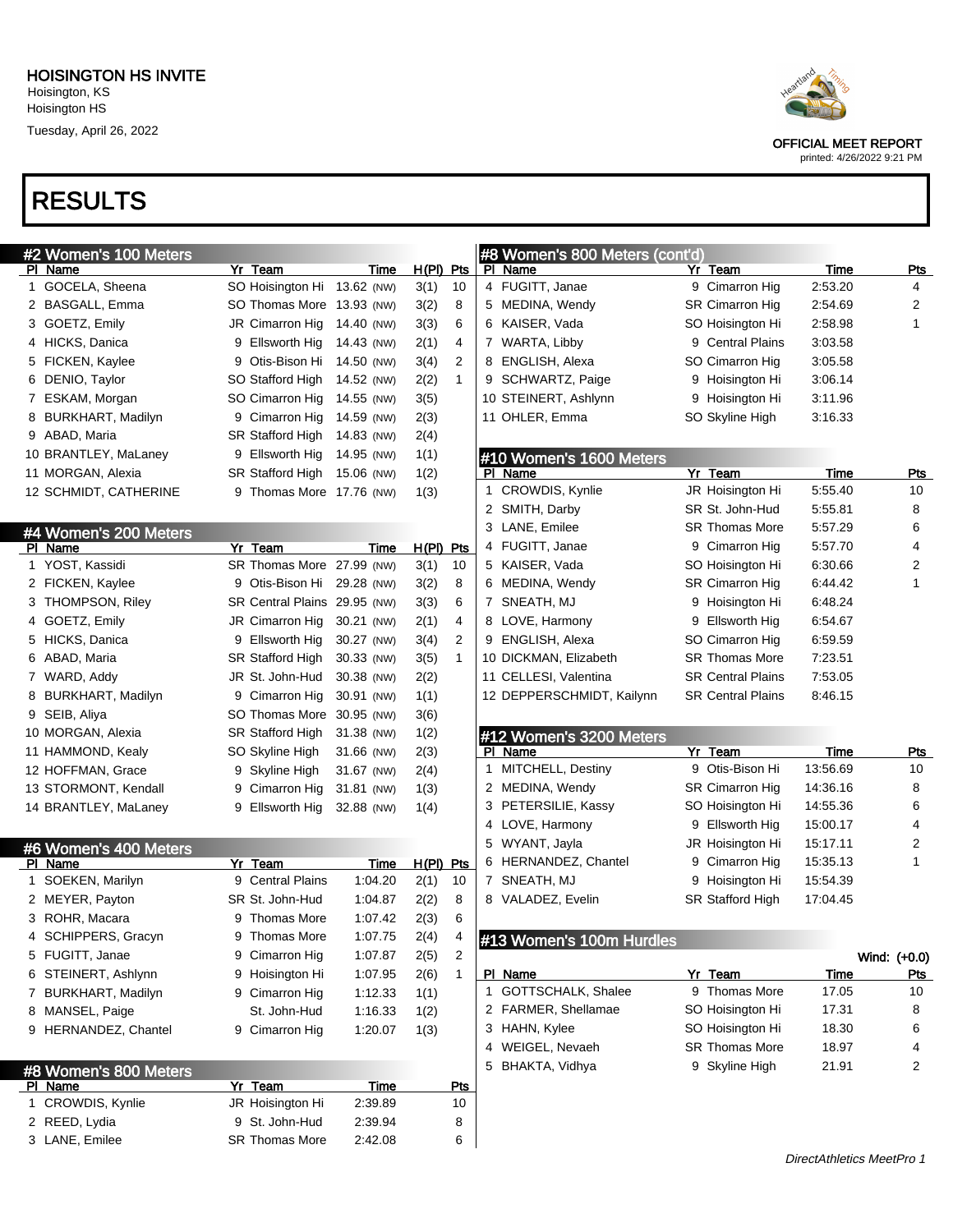Hoisington HS

Tuesday, April 26, 2022



OFFICIAL MEET REPORT

printed: 4/26/2022 9:21 PM

### RESULTS

| #16 Women's 300m Hurdles               |                        |             |              |   | #26 Women's Pole Vault  |                          |                                                          |                |
|----------------------------------------|------------------------|-------------|--------------|---|-------------------------|--------------------------|----------------------------------------------------------|----------------|
| PI Name                                | Yr Team                | Time        | Pts          |   | PI Name                 | Yr Team                  | <b>Mark</b>                                              | <b>Pts</b>     |
| 1 FARMER, Shellamae                    | SO Hoisington Hi       | 51.23       | 10           |   | 1 FARMER, Shellamae     | SO Hoisington Hi 11' 0"  |                                                          | 10             |
| 2 WEIGEL, Nevaeh                       | <b>SR Thomas More</b>  | 52.00       | 8            |   | 2 JARNAGIN, Kennedy     | JR Cimarron Hig 9' 6"    |                                                          | 8              |
| 3 GOTTSCHALK, Shalee                   | 9 Thomas More          | 53.33       | 6            |   | 3 GOCELA, Sheena        | SO Hoisington Hi 9' 0"   |                                                          | 6              |
| 4 HAHN, Kylee                          | SO Hoisington Hi       | 54.37       | 4            |   | 4 LOVETT, Emily         | SR Hoisington Hi 8' 6"   |                                                          | 4              |
|                                        |                        |             |              |   | 5 HAGANS, Kali          | SR Thomas More8' 0"      |                                                          | 2              |
| #18 Women's 4 x 100m Relay             |                        |             |              |   | 6 STECKLEIN, Haley      | 9 Thomas More 7' 0"      |                                                          | 1              |
| PI Team                                |                        | Time        | Pts          |   | 7 BERTELSEN, Chloe      | JR Cimarron Hig 5' 6"    |                                                          |                |
| 1 Thomas More Prep-Marian High Sch (A) |                        | 52.89       | 10           |   | 7 HICKS, Danica         | 9 Ellsworth Hig 5' 6"    |                                                          |                |
| 2 Hoisington High School (A)           |                        | 53.49       | 8            |   | SCHMIDT, CATHERINE      | 9 Thomas MoreNH          |                                                          |                |
| 3 St. John-Hudson High School (A)      |                        | 54.32       | 6            |   | DICKMAN, Elizabeth      | <b>SR Thomas MoreNH</b>  |                                                          |                |
| 4 Stafford High School (A)             |                        | 57.15       | 4            |   | OSBORN, Abby            | SR Cimarron Hig NH       |                                                          |                |
| 5 Skyline High School (A)              |                        | 58.66       | 2            |   |                         |                          |                                                          |                |
| Otis-Bison High School (A)             |                        | <b>DNF</b>  |              |   | #28 Women's Long Jump   |                          |                                                          |                |
|                                        |                        |             |              |   | PI Name                 | Yr Team                  | <b>Mark</b>                                              | Pts            |
| #20 Women's 4 x 400m Relay             |                        |             |              |   | 1 BASGALL, Emma         |                          | SO Thomas More 15' 2" (NW)                               | 10             |
| PI Team                                |                        | <b>Time</b> | Pts          |   | 2 GOCELA, Sheena        |                          | SO Hoisington Hi 15' 1" (NW)                             | 8              |
| 1 St. John-Hudson High School (A)      |                        | 4:29.94     | 10           |   | 3 WEIGEL, Nevaeh        |                          | SR Thomas More 14' 5 <sup>1</sup> / <sub>2</sub> (NW)    | 6              |
| 2 Hoisington High School (A)           |                        | 4:47.09     | 8            |   | 4 WHITE, Sadie          |                          | 9 Cimarron Hig 14' 3" (NW)                               | 4              |
| 3 Thomas More Prep-Marian High Sch (A) |                        | 4:47.16     | 6            |   | 5 SEIB, Aliya           |                          | SO Thomas More 14' 0" (NW)                               | $\overline{2}$ |
| 4 Otis-Bison High School (A)           |                        | 4:51.43     | 4            |   | 6 MORGAN, Alexia        |                          | SR Stafford High 13' 2 <sup>1/2</sup> (NW)               | 1              |
| 5 Skyline High School (A)              |                        | 5:13.77     | 2            |   | 7 BHAKTA, Vidhya        |                          | 9 Skyline High 13' 2" (NW)                               |                |
|                                        |                        |             |              |   | 8 SCHWINDT, Zoey        |                          | 9 Otis-Bison Hi 12' 11 <sup>3/4</sup> (NW)               |                |
| #22 Women's 4 x 800m Relay             |                        |             |              |   | 9 SOEKEN, Marilyn       |                          | 9 Central Plains12' 11 <sup>1</sup> / <sub>2</sub> (NW)  |                |
| PI Team                                |                        | Time        | <u>Pts</u>   |   | 10 WARD, Addy           |                          | JR St. John-Hud $12'63/4$ (NW)                           |                |
| 1 St. John-Hudson High School (A)      |                        | 11:12.78    | 10           |   | 11 DAVIDSON, Kyanna     |                          | JR Skyline High 12' 6" (NW)                              |                |
| 2 Otis-Bison High School (A)           |                        | 11:33.37    | 8            |   | 12 WARTA, Libby         |                          | 9 Central Plains11' 11 <sup>1/4</sup> (NW)               |                |
| 3 Thomas More Prep-Marian High Sch (A) |                        | 11:52.37    | 6            |   | 13 CELLESI, Valentina   |                          | SR Central Plains10' 23/4 (NW)                           |                |
| 4 Hoisington High School (A)           |                        | 11:57.83    | 4            |   | HAMPTON, Cory           | 9 Skyline High ND (NW)   |                                                          |                |
| 5 Skyline High School (A)              |                        | 14:29.78    | 2            |   | YOST, Kassidi           | SR Thomas MoreND (NW)    |                                                          |                |
|                                        |                        |             |              |   | MCGUIRE, Madison        | SR Central PlainsND (NW) |                                                          |                |
| #24 Women's High Jump                  |                        |             |              |   | CERVANTES, Aleah        | SO Cimarron Hig ND (NW)  |                                                          |                |
| PI Name                                | Yr Team                | <b>Mark</b> | <b>Pts</b>   |   |                         |                          |                                                          |                |
| 1 YOST, Kassidi                        | SR Thomas More5' 2"    |             | 10           |   | #30 Women's Triple Jump |                          |                                                          |                |
| 2 SEIB, Aliya                          | SO Thomas More 4' 10"  |             | 8            |   | PI Name                 | Yr Team                  | <b>Mark</b>                                              | <u>Pts</u>     |
| 2 WENTLING, Tessa                      | 9 Thomas More4' 10"    |             | 6            | 1 | OSBORN, Abby            |                          | SR Cimarron Hig 36' 4 <sup>1/2</sup> (NW)                | 10             |
| 4 STORMONT, Kendall                    | 9 Cimarron Hig 4'8"    |             | 4            | 2 | GOTTSCHALK, Shalee      |                          | 9 Thomas More 33' 1 <sup>1/2</sup> (NW)                  | 8              |
| 5 ROHR, Macara                         | 9 Thomas More4' 6"     |             | 2            |   | 3 BASGALL, Emma         |                          | SO Thomas More 33' 0 <sup>1/4</sup> (NW)                 | 6              |
| 5 MILLER, Mckayla                      | JR Cimarron Hig 4' 6"  |             | $\mathbf{1}$ |   | 4 WEIGEL, Nevaeh        |                          | SR Thomas More 33' 0" (NW)                               | 4              |
| 7 JANTZ, Taryn                         | JR Cimarron Hig 4' 4"  |             |              |   | 5 SEIB, Aliya           |                          | SO Thomas More 32' 2 <sup>1/4</sup> (NW)                 | 2              |
| 7 SALYERS, Emma                        | SO Ellsworth Hig 4' 4" |             |              |   | 6 THOMPSON, Riley       |                          | SR Central Plains 32' 1 <sup>1</sup> / <sub>2</sub> (NW) | 1              |
| 9 STROEDE, Akira                       | SO Ellsworth Hig 4' 2" |             |              |   | 7 ROHR, Macara          |                          | 9 Thomas More 31' $2\frac{3}{4}$ (NW)                    |                |
| 9 SOEKEN, Marilyn                      | 9 Central Plains4' 2"  |             |              |   | 8 JANTZ, Taryn          |                          | JR Cimarron Hig 30' 8 $\frac{1}{4}$ (NW)                 |                |
| 11 DOGGETT, Blayr                      | JR St. John-Hud 4' 0"  |             |              |   | 9 SOEKEN, Marilyn       |                          | 9 Central Plains 30' 5 <sup>1</sup> / <sub>2</sub> (NW)  |                |
| OHLER, Emma                            | SO Skyline High NH     |             |              |   | 10 WARTA, Libby         |                          | 9 Central Plains27' 2 <sup>1</sup> / <sub>2</sub> (NW)   |                |
| REED, Lydia                            | 9 St. John-Hud NH      |             |              |   | 11 WARD, Addy           |                          | JR St. John-Hud 26' 4" (NW)                              |                |
|                                        |                        |             |              |   | 12 BAIR, Liz            |                          | 9 Skyline High 24' 10 <sup>1</sup> / <sub>2</sub> (NW)   |                |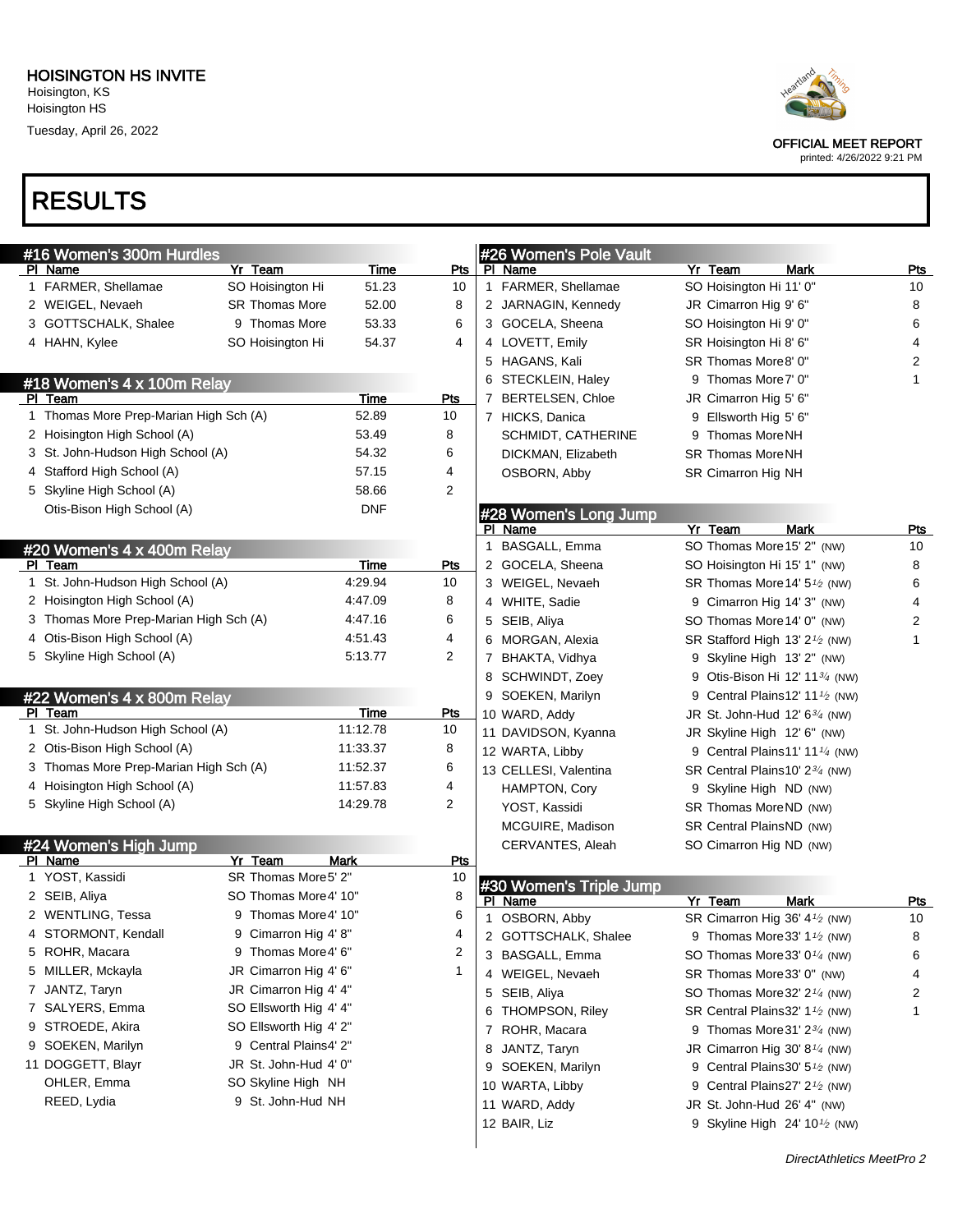

OFFICIAL MEET REPORT

printed: 4/26/2022 9:21 PM

#### RESULTS

| #30 Women's Triple Jump (cont'd) |                                                    |             |             |                | #34 Women's Discus (cont'd) |                             |            |             |             |
|----------------------------------|----------------------------------------------------|-------------|-------------|----------------|-----------------------------|-----------------------------|------------|-------------|-------------|
| PI Name                          | Yr Team                                            | <b>Mark</b> |             | Pts            | PI Name                     | Yr Team                     | Mark       |             | $F(PI)$ Pts |
| HAMPTON, Cory                    | 9 Skyline High ND (NW)                             |             |             |                | 14 CROISANT, Bri            | 9 Otis-Bison Hi 68' 11"     |            | 2(13)       |             |
|                                  |                                                    |             |             |                | 15 YOUNG, Halle             | JR Skyline High 67' 11"     |            | 1(2)        |             |
| #32 Women's Shot Put             |                                                    |             |             |                | 16 YOST, Shyanne            | 9 Thomas More 67' 9"        |            | 2(14)       |             |
| PI Name                          | Yr Team                                            | Mark        | $F(PI)$ Pts |                | 17 MCVEY, Nevaeh            | SO Otis-Bison Hi 66' 11"    |            | 1(3)        |             |
| 1 SONDAY, Caitlyn                | JR Cimarron Hig 33' 8 <sup>1/4</sup>               |             | 1(1)        | 10             | 18 SONDAY, Crimson          | 9 Cimarron Hig 63' 11"      |            | 1(4)        |             |
| 2 KELLEY, Madison                | SR Ellsworth Hig 31' 7"                            |             | 1(2)        | 8              | 19 SHEEHY, Taylor           | SO Central Plains63' 7"     |            | 1(5)        |             |
| 3 OHL, Rylan                     | SO Ellsworth Hig 30' 9 <sup>1</sup> /2             |             | 1(3)        | 6              | 20 BREWER, Livvy            | JR Hoisington Hi 63' 1"     |            | 1(6)        |             |
| 4 CROISANT, Bri                  | 9 Otis-Bison Hi 28' 101/2                          |             | 1(4)        | 4              | 21 RINCON, Erika            | 9 Hoisington Hi 62' 5"      |            | 1(7)        |             |
| 5 REEVER, Marissa                | SO Otis-Bison Hi 27' 9"                            |             | 1(5)        | 2              | 22 HOFFMAN, Randi           | JR Skyline High 61' 0"      |            | 1(8)        |             |
| 6 OESER, Lauren                  | SO Central Plains27' 8 <sup>1</sup> / <sub>2</sub> |             | 1(6)        | $\mathbf{1}$   | 22 SEILER, Breanna          | 9 Thomas More 61' 0"        |            | 1(8)        |             |
| 7 BREWER, Livvy                  | JR Hoisington Hi 27' 7"                            |             | 1(7)        |                | 24 PETERSILIE, Lexus        | SO Hoisington Hi 60' 7"     |            | 2(15)       |             |
| 8 RIPPIE, Adison                 | JR Hoisington Hi 27' 3 <sup>1</sup> /2             |             | 1(8)        |                | 25 LANGLEY, Kirstin         | SO Stafford High 54' 6"     |            | 1(10)       |             |
| 9 KENYON, Lela                   | SO Otis-Bison Hi 26' 41/4                          |             | 2(1)        |                | 26 ALPERS, Anna             | SO Stafford High 53' 6"     |            | 1(11)       |             |
| 10 YOUNG, Halle                  | JR Skyline High 26' 3"                             |             | 1(9)        |                | 27 BALL, Kambra             | 9 Hoisington Hi 53' 0"      |            | 1(12)       |             |
| 11 CELLESI, Valentina            | SR Central Plains25' 8 <sup>1/4</sup>              |             | 2(2)        |                | 28 PETERSILIE, Hailey       | SO Hoisington Hi 49' 5"     |            | 1(13)       |             |
| 12 PETERSILIE, Lexus             | SO Hoisington Hi 25' 8"                            |             | 2(3)        |                | CHAFFIN, Charlee            | JR Cimarron Hig ND          |            | 1           |             |
| 13 DOGGETT, Blayr                | JR St. John-Hud 25' $6\frac{1}{2}$                 |             | 1(10)       |                |                             |                             |            |             |             |
| 14 PETERSILIE, Hailey            | SO Hoisington Hi 25' 3 <sup>1</sup> /2             |             | 2(4)        |                | #36 Women's Javelin         |                             |            |             |             |
| 15 HOFFMAN, Randi                | JR Skyline High 24' 11"                            |             | 2(5)        |                | PI Name                     | Yr Team                     | Mark       |             | Pts         |
| 16 BALL, Kambra                  | 9 Hoisington Hi 23' 9 <sup>1</sup> /2              |             | 2(6)        |                | 1 TURNIPSEED, Kylan         | SO Ellsworth Hig 119' 1"    |            |             | 10          |
| 17 SHEEHY, Taylor                | SO Central Plains23' 5 <sup>1</sup> / <sub>2</sub> |             | 2(7)        |                | 2 OESER, Lauren             | SO Central Plains108' 4"    |            |             | 8           |
| 18 SONDAY, Crimson               | 9 Cimarron Hig 23' $3\frac{1}{2}$                  |             | 1(11)       |                | 3 CARTER, Melody            | SR Cimarron Hig 107' 11"    |            |             | 6           |
| 19 GREEN, Erika                  | JR Stafford High 22' 1"                            |             | 2(8)        |                | 4 OHL, Rylan                | SO Ellsworth Hig 105' 3"    |            |             | 4           |
| 20 MCVEY, Nevaeh                 | SO Otis-Bison Hi 21' 8 <sup>1</sup> /2             |             | 2(9)        |                | 5 PFLUGHOEFT, Keeley        | 9 Ellsworth Hig 98' 5"      |            |             | 2           |
| 21 DEPPERSCHMIDT, Kailynn        | SR Central Plains20' 4"                            |             | 2(10)       |                | 6 STRONG, Sydnie            | JR Hoisington Hi 84' 1"     |            |             | 1           |
| 22 SEILER, Breanna               | 9 Thomas More 20' 1 $\frac{1}{2}$                  |             | 2(11)       |                | 7 HAGANS, Kali              | SR Thomas More 83' 10"      |            |             |             |
| 23 BEFORT, Whitney               | SR Thomas More 19' 8 <sup>1/4</sup>                |             | 2(12)       |                | 8 FISHER, Heidi             | SO St. John-Hud 80' 4"      |            |             |             |
| 24 RINCON, Erika                 | 9 Hoisington Hi 17' 10 <sup>1/4</sup>              |             | 1(12)       |                | 9 YOST, Shyanne             | 9 Thomas More 73' 6"        |            |             |             |
| 25 ALPERS, Anna                  | SO Stafford High 17' 1 <sup>1</sup> / <sub>2</sub> |             | 2(13)       |                | 10 DEPPERSCHMIDT, Kailynn   | SR Central Plains68' 11"    |            |             |             |
| CHAFFIN, Charlee                 | JR Cimarron Hig ND                                 |             | 1           |                | 11 YOUNG, Halle             | JR Skyline High 67' 11"     |            |             |             |
|                                  |                                                    |             |             |                | 12 RIPPIE, Adison           | JR Hoisington Hi 67' 6"     |            |             |             |
| #34 Women's Discus               |                                                    |             |             |                | 13 GREEN, Erika             | JR Stafford High 60' 10"    |            |             |             |
| PI Name                          | Yr Team                                            | Mark        | $F(PI)$ Pts |                | 14 SHEEHY, Taylor           | SO Central Plains53' 11"    |            |             |             |
| 1 WILTSE, Macie                  | JR Otis-Bison Hi 91' 8"                            |             | 2(1)        | 10             | <b>WENTLING, Tessa</b>      | 9 Thomas MoreND             |            |             |             |
| 2 SONDAY, Caitlyn                | JR Cimarron Hig 90' 9"                             |             | 2(2)        | 8              | LAMATSCH, Grace             | 9 Central PlainsND          |            |             |             |
| CARTER, Melody<br>3.             | SR Cimarron Hig 90' 4"                             |             | 2(3)        | 6              |                             |                             |            |             |             |
| 4 TURNIPSEED, Kylan              | SO Ellsworth Hig 82' 4"                            |             | 2(4)        | 4              | #1 Men's 100 Meters         |                             |            |             |             |
| 5 RIPPIE, Adison                 | JR Hoisington Hi 82' 1"                            |             | 2(5)        | $\overline{2}$ | PI Name                     | Yr Team                     | Time       | $H(PI)$ Pts |             |
| 6 DOGGETT, Blayr                 | JR St. John-Hud 81'8"                              |             | 2(6)        | $\mathbf{1}$   | 1 HARRIS, Kade              | JR Thomas More 11.36 (NW)   |            | 6(1)        | 10          |
| 7 REEVER, Marissa                | SO Otis-Bison Hi 80' 9"                            |             | 2(7)        |                | 2 THOMPSON, Bralen          | SR Hoisington Hi 11.45 (NW) |            | 6(2)        | 8           |
| 8 KELLEY, Madison                | SR Ellsworth Hig 78' 10"                           |             | 2(8)        |                | 3 CASAS, Jesus              | SR Skyline High             | 11.81 (NW) | 6(3)        | 6           |
| 9 OHL, Rylan                     | SO Ellsworth Hig 76' 5"                            |             | 2(9)        |                | 4 DOMINGUEZ, Angel          | SR Stafford High            | 11.84 (NW) | 6(4)        | 4           |
| 10 DENIO, Taylor                 | SO Stafford High 74' 5"                            |             | 2(10)       |                | 5 CARDIEL, Gael             | SO Cimarron Hig             | 11.89 (NW) | 5(1)        | 2           |
| 11 OESER, Lauren                 | SO Central Plains71' 6"                            |             | 2(11)       |                | 6 LANG, Lance               | SR Thomas More 11.93 (NW)   |            | 6(5)        | 1           |
| 12 STECKLEIN, Haley              | 9 Thomas More 70' 10"                              |             | 1(1)        |                | 7 LITTLE, Kendrick          | JR Skyline High             | 12.08 (NW) | 6(6)        |             |
| 13 PFLUGHOEFT, Keeley            | 9 Ellsworth Hig 70' 2"                             |             | 2(12)       |                | 8 HUSTON, Nick              | St. John-Hud                | 12.09 (NW) | 5(2)        |             |
|                                  |                                                    |             |             |                |                             |                             |            |             |             |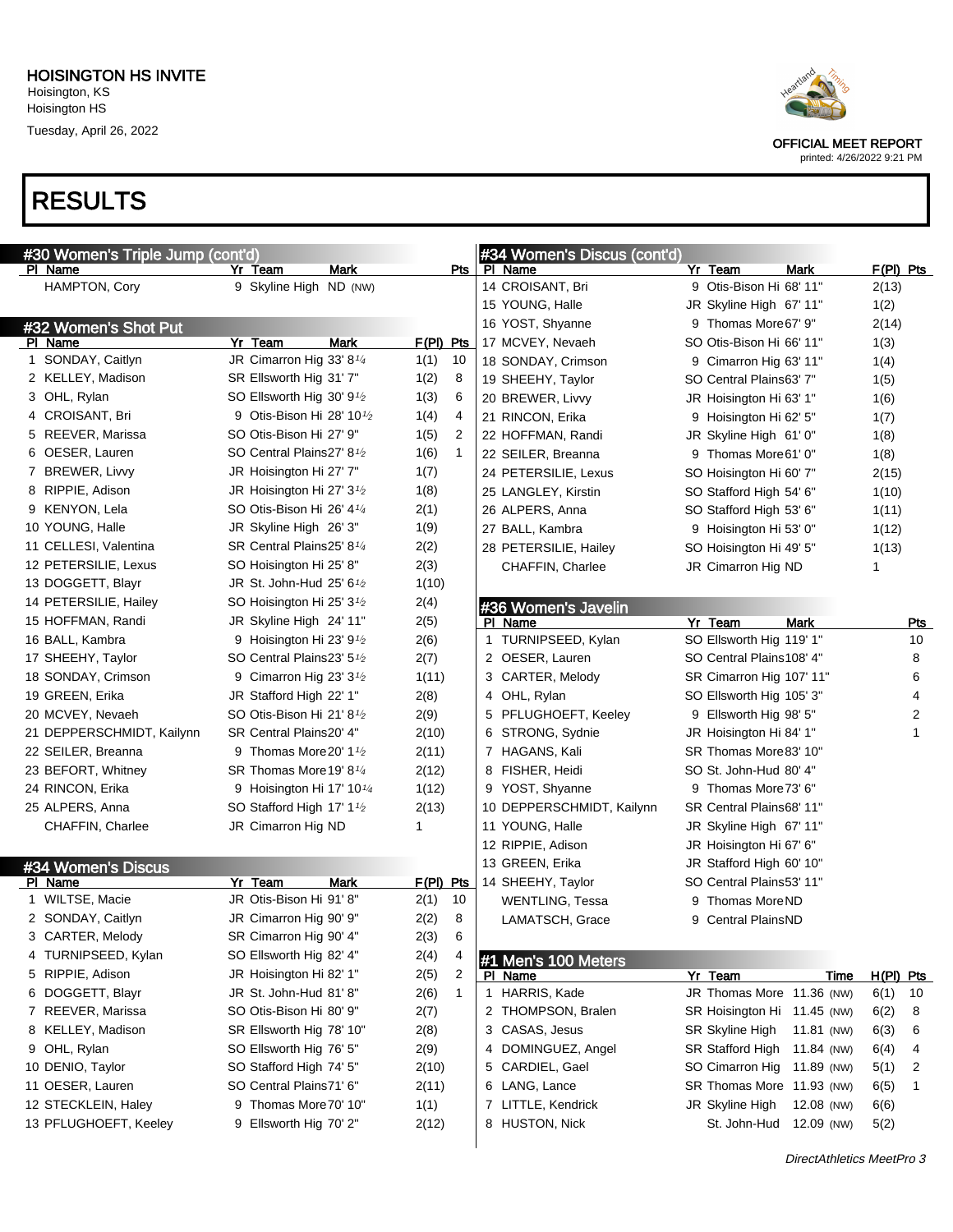### RESULTS





OFFICIAL MEET REPORT

printed: 4/26/2022 9:21 PM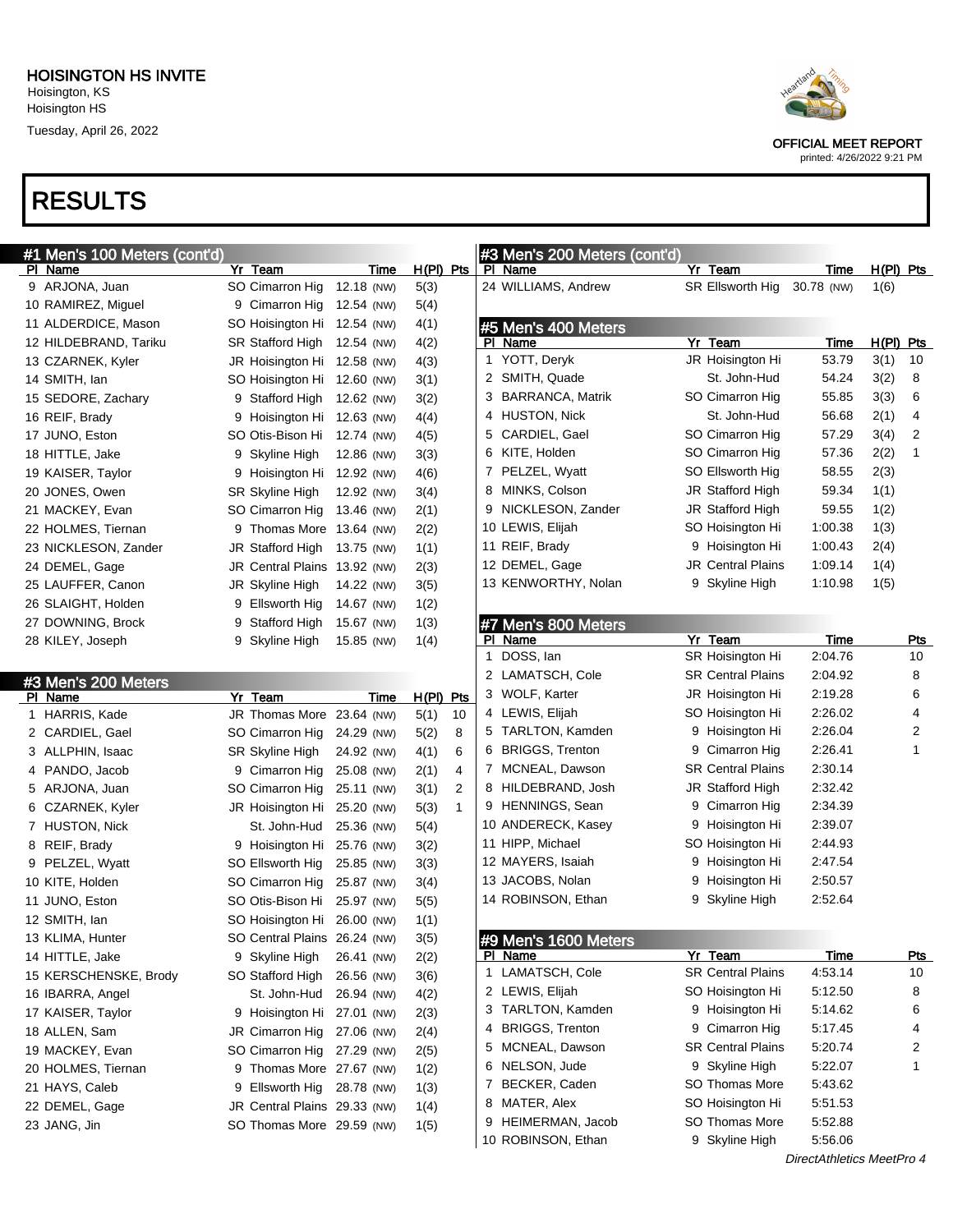Hoisington HS Tuesday, April 26, 2022

# RESULTS

| #9 Men's 1600 Meters (cont'd)     |                              |             |             | #19 Men's 4 x 400m Relay (cont'd)               |                                            |           |                |
|-----------------------------------|------------------------------|-------------|-------------|-------------------------------------------------|--------------------------------------------|-----------|----------------|
| PI Name                           | Yr Team                      | Time        | Pts         | <b>PI</b><br>Team                               | Time                                       |           | <b>Pts</b>     |
| 11 MAYERS, Isaiah                 | 9 Hoisington Hi              | 5:56.06     |             | 4 Stafford High School (A)                      | 4:05.02                                    |           | 4              |
| 12 HENNINGS, Sean                 | 9 Cimarron Hig               | 5:56.48     |             | Cimarron High School (A)                        | 4:32.75                                    |           | 2              |
| 13 JACOBS, Nolan                  | 9 Hoisington Hi              | 6:20.43     |             |                                                 |                                            |           |                |
|                                   |                              |             |             | #21 Men's 4 x 800m Relay                        |                                            |           |                |
| #11 Men's 3200 Meters             |                              |             |             | PI Team                                         | Time                                       |           | <b>Pts</b>     |
| PI Name                           | Yr Team                      | Time        | <b>Pts</b>  | St. John-Hudson High School (A)<br>$\mathbf{1}$ | 9:35.46                                    |           | 10             |
| 1 ROBINSON, Ethan                 | 9 Skyline High               | 11:20.13    | 10          | Thomas More Prep-Marian High Sch (A)<br>2.      | 10:54.59                                   |           | 8              |
| 2 WOLF, Karter                    | JR Hoisington Hi             | 11:42.09    | 8           | Hoisington High School (A)<br>3                 | 11:02.83                                   |           | 6              |
| 3 HOLMES, Trenton                 | 9 Ellsworth Hig              | 12:07.86    | 6           | Skyline High School (A)<br>4                    | 11:05.59                                   |           | 4              |
| 4 MATER, Alex                     | SO Hoisington Hi             | 12:08.35    | 4           |                                                 |                                            |           |                |
| 5 HIPP, Michael                   | SO Hoisington Hi             | 12:53.50    | 2           | #23 Men's High Jump                             |                                            |           |                |
| 6 MARINTZER, Caleb                | 9 Thomas More                | 13:18.68    | 1           | PI Name                                         | Yr Team<br><b>Mark</b>                     |           | <u>Pts</u>     |
| 7 NICHOLAS, Braxton               | SR Hoisington Hi             | 13:24.03    |             | DOMINGUEZ, Angel<br>1                           | SR Stafford High 5' 6"                     |           | 9              |
|                                   |                              |             |             | 1 VALENCIA, Mario                               | SO Thomas More5' 6"                        |           | 9              |
| #14 Men's 110m Hurdles            |                              |             |             | HASELHORST, lan<br>3                            | 9 Otis-Bison Hi 5' 4"                      |           | 6              |
| PI Name                           | Yr Team                      | Time        | $H(PI)$ Pts | 3 YOTT, Deryk                                   | JR Hoisington Hi 5' 4"                     |           | 4              |
| 1 BALL, Josiah                    | SO Hoisington Hi 18.22 (NW)  |             | 2(1)<br>10  | 5 MCNEAL, Dawson                                | SR Central Plains5' 2"                     |           | $\overline{c}$ |
| 2 HIPP, Gabriel                   | SR Hoisington Hi 18.72 (NW)  |             | 2(2)<br>8   | 6 BEERY, Lane                                   | JR Cimarron Hig 5' 0"                      |           | 1              |
| 3 KRAFT, Teron                    | 9 Hoisington Hi 19.86 (NW)   |             | 1(1)<br>6   | <b>BENAVIDEZ, Kerrick</b><br>7                  | SR Central Plains4' 10"                    |           |                |
| 4 THOMPSON, Brier                 | 9 Hoisington Hi 20.05 (NW)   |             | 1(2)<br>4   | 7 NELSON, Jude                                  | 9 Skyline High 4' 10"                      |           |                |
| 5 BENAVIDEZ, Kerrick              | SR Central Plains 20.80 (NW) |             | 2<br>2(3)   |                                                 |                                            |           |                |
|                                   |                              |             |             | #25 Men's Pole Vault                            |                                            |           |                |
| #15 Men's 300m Hurdles            |                              |             |             | PI Name                                         | Yr Team<br><b>Mark</b>                     |           | <b>Pts</b>     |
| PI Name                           | Yr Team                      | Time        | $H(PI)$ Pts | BALL, Josiah<br>1.                              | SO Hoisington Hi 13' 0"                    |           | 10             |
| 1 DUNN, Preston                   | St. John-Hud                 | 41.03       | 1(1)<br>10  | 2 VALENCIA, Mario                               | SO Thomas More 10' 6"                      |           | 8              |
| 2 BALL, Josiah                    | SO Hoisington Hi             | 43.21       | 2(1)<br>8   | 3 HIPP, Gabriel                                 | SR Hoisington Hi 9' 6"                     |           | 6              |
| 3 LANG, Lance                     | <b>SR Thomas More</b>        | 46.90       | 2(2)<br>6   | 4 PELZEL, Wyatt                                 | SO Ellsworth Hig 8' 6"                     |           | 4              |
| 4 KLIMA, Hunter                   | <b>SO Central Plains</b>     | 47.87       | 2(3)<br>4   | 5 HAYS, Caleb                                   | 9 Ellsworth Hig 8' 0"                      |           | 2              |
| 5 KRAFT, Teron                    | 9 Hoisington Hi              | 48.02       | 2<br>2(4)   | MARINTZER, Caleb                                | 9 Thomas MoreNH                            |           |                |
| 6 HIPP, Gabriel                   | SR Hoisington Hi             | 48.36       | 1(2)<br>1   |                                                 |                                            |           |                |
| 7 BENAVIDEZ, Kerrick              | <b>SR Central Plains</b>     | 48.69       | 1(3)        | #27 Men's Long Jump                             |                                            |           |                |
| 8 THOMPSON, Brier                 | 9 Hoisington Hi              | 50.02       | 1(4)        | PI Name                                         | Yr Team<br><b>Mark</b>                     | F(PI) Pts |                |
| 9 LLANAS, Abe                     | St. John-Hud                 | 50.85       | 1(5)        | 1 CASAS, Jesus                                  | SR Skyline High 20' 6" (NW)                | 1(1)      | 10             |
|                                   |                              |             |             | THOMPSON, Bralen<br>2                           | SR Hoisington Hi 19' 9 <sup>1/4</sup> (NW) | 1(2)      | 8              |
| #17 Men's 4 x 100m Relay          |                              |             |             | 3 HARRIS, Kade                                  | JR Thomas More 19' 9 <sup>1/4</sup> (NW)   | 1(3)      | 6              |
| PI Team                           |                              | <u>Time</u> | <b>Pts</b>  | <b>BARRANCA, Matrik</b><br>4                    | SO Cimarron Hig 18' 6 <sup>1/2</sup> (NW)  | 1(4)      | $\overline{4}$ |
| 1 Cimarron High School (A)        |                              | 46.87       | 10          | 5 ROBINSON, Jason                               | 9 Hoisington Hi 18' 5" (NW)                | 1(5)      | $\overline{c}$ |
| 2 Skyline High School (A)         |                              | 46.88       | 8           | LANG, Lance<br>6                                | SR Thomas More 17' 9 <sup>3/4</sup> (NW)   | 1(6)      | $\mathbf{1}$   |
| 3 Hoisington High School (A)      |                              | 47.67       | 6           | 7 HILDEBRAND, Tariku                            | SR Stafford High 17' 8" (NW)               | 1(7)      |                |
| 4 Stafford High School (A)        |                              | 48.07       | 4           | PANDO, Jacob<br>8                               | 9 Cimarron Hig 17' $0\frac{3}{4}$ (NW)     | 1(8)      |                |
| 5 Otis-Bison High School (A)      |                              | 50.60       | 2           | DUNN, Preston<br>8                              | St. John-Hud 17' 0 <sup>3/4</sup> (NW)     | 1(8)      |                |
|                                   |                              |             |             | 10 KLIMA, Hunter                                | SO Central Plains16' 11" (NW)              | 2(1)      |                |
| #19 Men's 4 x 400m Relay          |                              |             |             | 11 ARJONA, Juan                                 | SO Cimarron Hig 16' 6" (NW)                | 1(10)     |                |
| PI Team                           |                              | <u>Time</u> | <u>Pts</u>  | 12 HUSTON, Nick                                 | St. John-Hud 16' 4" (NW)                   | 1(11)     |                |
| 1 Hoisington High School (A)      |                              | 3:42.04     | 10          | 13 CZARNEK, Kyler                               | JR Hoisington Hi 16' 1 <sup>1/4</sup> (NW) | 1(12)     |                |
| 2 St. John-Hudson High School (A) |                              | 3:45.63     | 8           | 13 HASELHORST, lan                              | 9 Otis-Bison Hi 16' 1 <sup>1/4</sup> (NW)  | 2(2)      |                |
| 3 Skyline High School (A)         |                              | 4:03.41     | 6           | 15 THOMPSON, Brier                              | 9 Hoisington Hi 15' 10 <sup>1/2</sup> (NW) | 2(3)      |                |



printed: 4/26/2022 9:21 PM

OFFICIAL MEET REPORT

DirectAthletics MeetPro 5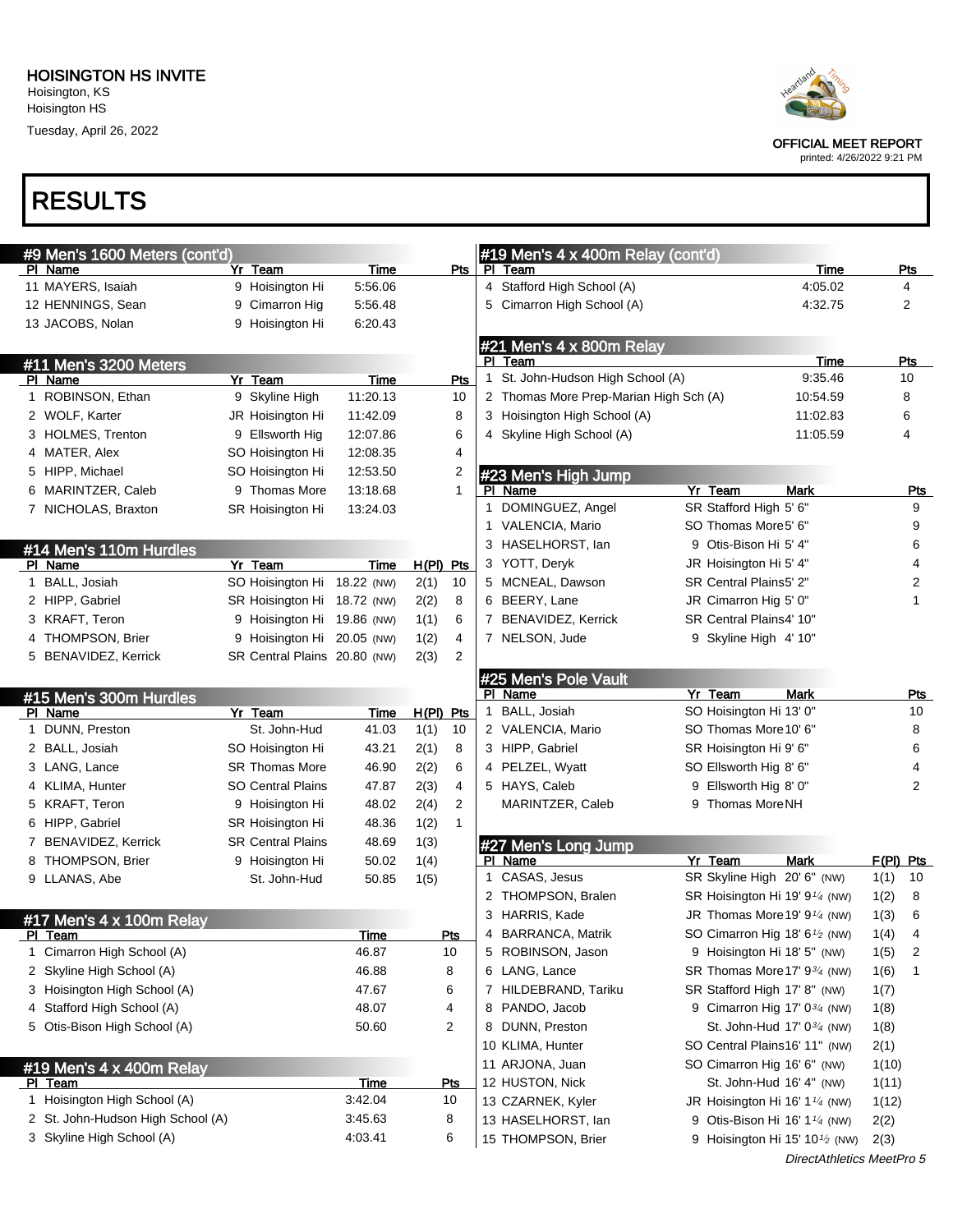## RESULTS

| #27 Men's Long Jump (cont'd)  |                                                         |               | #31 Men's Shot Put (cont'd)             |                                                    |                         |
|-------------------------------|---------------------------------------------------------|---------------|-----------------------------------------|----------------------------------------------------|-------------------------|
| PI Name                       | Yr Team<br><b>Mark</b>                                  | $F(PI)$ Pts   | PI Name                                 | Yr Team<br><b>Mark</b>                             | $F(PI)$ Pts             |
| 16 MINKS, Colson              | JR Stafford High 15' 8" (NW)                            | 2(4)          | 18 ADAME, Adrian                        | St. John-Hud 30' 4"                                | 1(17)                   |
| 17 RAMIREZ, Miguel            | 9 Cimarron Hig 15' 6" (NW)                              | 2(5)          | 19 CRENSHAW, Denver                     | SR Central Plains29' 6"                            | 2(2)                    |
| 17 KAISER, Taylor             | 9 Hoisington Hi 15' 6" (NW)                             | 2(5)          | 20 REECE, Jace                          | JR Hoisington Hi 29' 4"                            | 2(3)                    |
| 19 HOOPINGARNER, Jake         | 9 Otis-Bison Hi 15' 1" (NW)                             | 2(7)          | 21 ORTIZ, Axel                          | SO Stafford High 29' 2"                            | 2(4)                    |
| 20 MACKEY, Evan               | SO Cimarron Hig 14' 5 <sup>3/4</sup> (NW)               | 2(8)          | 21 GEORGE, Tiernan                      | 9 Ellsworth Hig 29' 2"                             | 2(4)                    |
| 21 ALLEN, Sam                 | JR Cimarron Hig 14' $5\frac{1}{2}$ (NW)                 | 2(9)          | 23 BISHOP, Derrick                      | JR Otis-Bison Hi 28' 6"                            | 2(6)                    |
| 22 SLAIGHT, Holden            | 9 Ellsworth Hig 13' $5\frac{1}{2}$ (NW)                 | 2(10)         | 24 STURN, Jake                          | JR Central Plains28' 4"                            | 1(18)                   |
| 23 DOWNING, Brock             | 9 Stafford High 10' 0" (NW)                             | 2(11)         | 25 GILJEN, Danilo                       | SR Otis-Bison Hi 28' 0"                            | 1(19)                   |
| WENTLING, Jace                | SR Thomas MoreND (NW)                                   | 1             | 26 WILLIAMS, Andrew                     | SR Ellsworth Hig 27' 6"                            | 2(7)                    |
|                               |                                                         |               | 26 COPP, Elliott                        | JR Hoisington Hi 27' 6"                            | 2(7)                    |
| #29 Men's Triple Jump         |                                                         |               | 28 FREIS, Connor                        | SO Central Plains27' 3"                            | 2(9)                    |
| PI Name                       | Yr Team<br>Mark                                         | <u>Pts</u>    | 29 KILEY, Joseph                        | Skyline High 26' 10"<br>9                          | 2(10)                   |
| 1 THOMPSON, Bralen            | SR Hoisington Hi 42' 5 <sup>1</sup> / <sub>2</sub> (NW) | 10            | 30 HOMOLKA, Sumner                      | Ellsworth Hig 26' 5"<br>9                          | 1(20)                   |
| 2 BEERY, Lane                 | JR Cimarron Hig 38' 8" (NW)                             | 8             | 31 JONES, Alex                          | JR Otis-Bison Hi 26' 3"                            | 2(11)                   |
| 3 ALLPHIN, Isaac              | SR Skyline High 37' 934 (NW)                            | 6             | 32 ANDERECK, Kasey                      | Hoisington Hi 25' 4"<br>9                          | 2(12)                   |
| 4 WOLF, Karter                | JR Hoisington Hi 36' 11 <sup>3/4</sup> (NW)             | 4             | 33 HERNANDEZ, Isaac                     | Cimarron Hig 24' 9"<br>9                           | 2(13)                   |
| 5 ROBINSON, Jason             | 9 Hoisington Hi 36' 11" (NW)                            | 2             | 34 NEY, Hunter                          | Hoisington Hi 24' 6"<br>9                          | 2(14)                   |
| 6 CZARNEK, Kyler              | JR Hoisington Hi 36' 1 <sup>1</sup> /2 (NW)             | 1             | 35 DOWNING, Brock                       | Stafford High 21' 4"<br>9                          | 2(15)                   |
| 7 HUSTON, Nick                | St. John-Hud 35' 10 <sup>1</sup> / <sub>2</sub> (NW)    |               | 36 JOHNSON, Aidan                       | Ellsworth Hig 20' 8"<br>9                          | 2(16)                   |
| 8 IBARRA, Angel               | St. John-Hud $35' 2\frac{1}{4}$ (NW)                    |               | <b>MCKENNON, Brock</b>                  | SR Skyline High ND                                 | 1                       |
| 9 THOMPSON, Brier             | 9 Hoisington Hi 34' 1 <sup>1/4</sup> (NW)               |               | KRAZTER, TJ                             | SO Ellsworth Hig ND                                | 2                       |
| 10 RAMIREZ, Miguel            | 9 Cimarron Hig 31' 7" (NW)                              |               |                                         |                                                    |                         |
| 11 BENAVIDEZ, Kerrick         | SR Central Plains31' 23/4 (NW)                          |               |                                         |                                                    |                         |
|                               |                                                         |               |                                         |                                                    |                         |
| 12 HOOPINGARNER, Jake         | 9 Otis-Bison Hi 30' 0" (NW)                             |               | #33 Men's Discus<br>PI Name             | Yr Team                                            |                         |
| 13 LLANAS, Abe                | St. John-Hud 28' $1\frac{1}{2}$ (NW)                    |               | MINTZ, Spencer<br>1                     | <b>Mark</b><br>SR Hoisington Hi 136' 10"           | F(PI) Pts<br>1(1)<br>10 |
| WENTLING, Jace                | SR Thomas MoreND (NW)                                   |               | 2 PHILBERN, Logan                       | JR Hoisington Hi 118' 5"                           | 8<br>1(2)               |
|                               |                                                         |               | 3 HARTER, Ashton                        | JR Stafford High 115' 10"                          | 1(3)<br>6               |
|                               |                                                         |               | 4 DELP, Elijah                          | St. John-Hud 113' 2"                               | 1(4)<br>4               |
| #31 Men's Shot Put<br>PI Name | Yr Team<br>Mark                                         | $F(PI)$ Pts   | 5 RODRIGUEZ, Jordan                     | SO Ellsworth Hig 111' 5"                           | 1(5)<br>2               |
| 1 HOFFMAN, Caiden             | SO Hoisington Hi 43' 11"                                | 1(1)<br>10    | 6 HILDEBRAND, Josh                      | JR Stafford High 105' 7"                           | 1(6)<br>1               |
| 2 MINTZ, Spencer              | SR Hoisington Hi 43' 2"                                 | 1(2)<br>8     |                                         | SO Stafford High 102' 1"                           | 1(7)                    |
| 3 BAHR, Tom                   | SR Otis-Bison Hi 40' 11"                                | 1(3)<br>6     | 7 GARCIA, Alexis<br>8 HOFFMAN, Caiden   | SO Hoisington Hi 100' 0"                           | 1(8)                    |
| 4 DEINES, Noah                | JR Hoisington Hi 40' 8"                                 | 1(4)<br>4     | 9 HAYS, Trenton                         | SO Ellsworth Hig 95' 9"                            | 1(9)                    |
| 5 JONES, Owen                 | SR Skyline High 37' 5"                                  | 2<br>1(5)     | 10 ADAME, Adrian                        | St. John-Hud 95' 7"                                | 1(10)                   |
| 6 ADAME, Aden                 | St. John-Hud 35' 4"                                     | 1(6)<br>1     | 11 WILLIAMS, Andrew                     | SR Ellsworth Hig 91' 7"                            |                         |
| 7 HARTER, Ashton              | JR Stafford High 34' 11"                                |               |                                         | JR Otis-Bison Hi 90' 10"                           | 2(1)                    |
| 8 DELP, Elijah                | St. John-Hud 34' 9"                                     | 1(7)<br>1(8)  | 12 BISHOP, Derrick<br>12 STROEDE, Logan | 9 Central Plains90' 10"                            | 1(11)                   |
| 9 GILLILAND, Cole             | JR Hoisington Hi 33' 10"                                | 1(9)          |                                         | SR Skyline High 90' 5"                             | 1(11)                   |
| 10 GARCIA, Alexis             | SO Stafford High 33' 8"                                 | 1(10)         | 14 JONES, Owen                          | SO Stafford High 89' 11"                           | 1(13)                   |
| 11 RODRIGUEZ, Jordan          | SO Ellsworth Hig 33' 6"                                 | 1(11)         | 15 ORTIZ, Axel<br>16 NATION, Jaxson     | SO Cimarron Hig 89' 4"                             | 2(2)                    |
| 12 HARRIS, Kade               | JR Thomas More33' 0"                                    | 1(12)         |                                         | JR Hoisington Hi 89' 3"                            | 1(14)                   |
| 13 SMITH, lan                 | SO Hoisington Hi 31' 9"                                 |               | 17 COPP, Elliott                        |                                                    | 1(15)                   |
| 14 PHILBERN, Logan            | JR Hoisington Hi 31' 8"                                 | 2(1)<br>1(13) | 18 HOMOLKA, Sumner                      | 9 Ellsworth Hig 88' 6"<br>SO Stafford High 87' 10" | 1(16)                   |
| 15 HAYS, Trenton              | SO Ellsworth Hig 31' 7"                                 | 1(14)         | 19 KERSCHENSKE, Brody                   |                                                    | 2(3)                    |
| 16 TANNER, Teagan             | St. John-Hud 31' 6"                                     | 1(15)         | 20 CRENSHAW, Denver                     | SR Central Plains87' 8"                            | 1(17)                   |
| 17 STROEDE, Logan             | 9 Central Plains 31' 4"                                 | 1(16)         | 21 LAUFFER, Canon<br>22 SEDORE, Zachary | JR Skyline High 87' 7"<br>9 Stafford High 87' 3"   | 2(4)<br>2(5)            |



OFFICIAL MEET REPORT

printed: 4/26/2022 9:21 PM